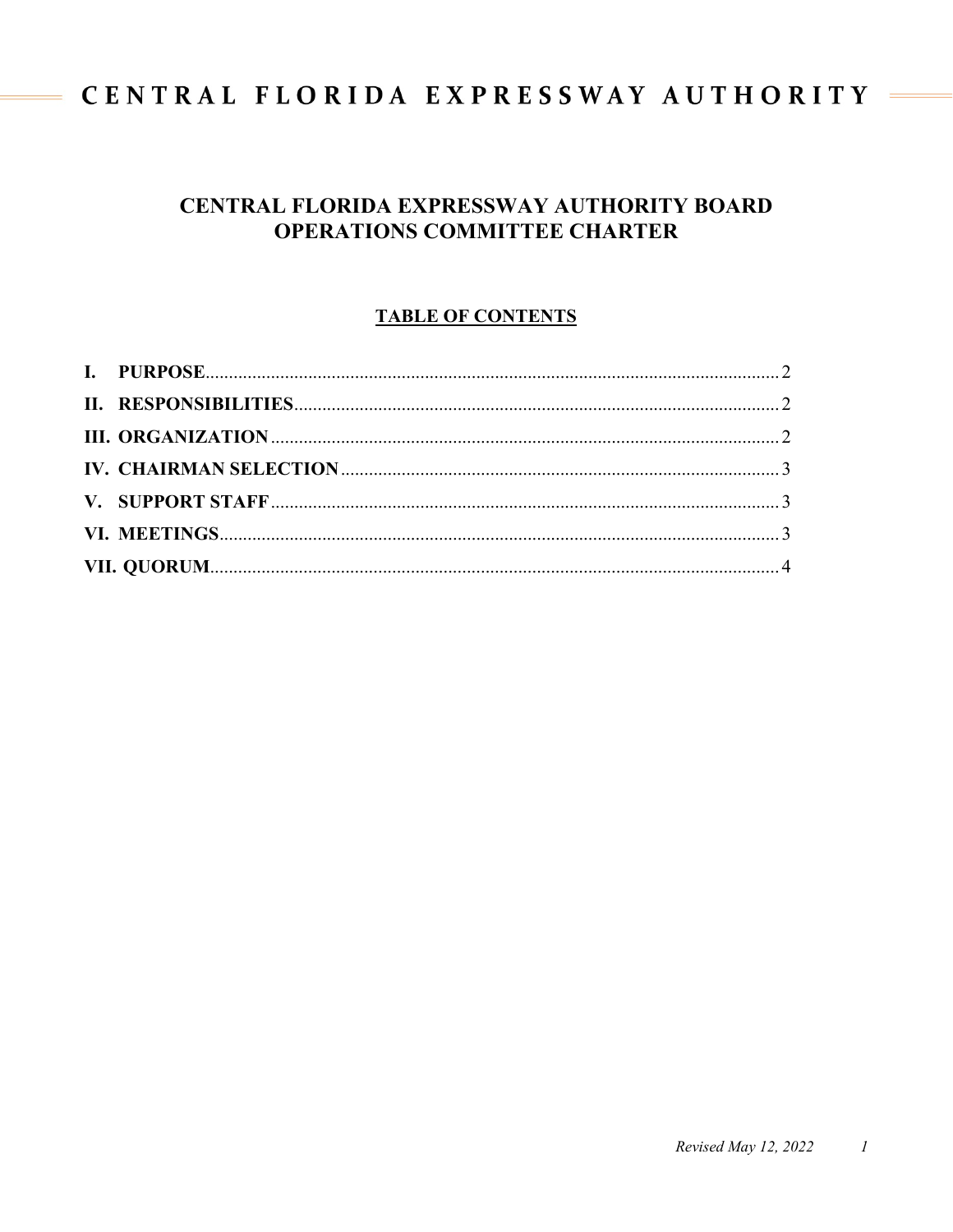# **CENTRAL FLORIDA EXPRESSWAY AUTHORITY BOARD OPERATIONS COMMITTEE CHARTER**

# <span id="page-1-0"></span>**I. PURPOSE**

The Operations Committee's primary function is to assist the CFX Board in fulfilling its responsibilities by making recommendations regarding operational projects and programs.

## <span id="page-1-1"></span>**II. RESPONSIBILITIES**

The Operations Committee is responsible for evaluating and providing recommendations to the Executive Director, Chief of Technology/Operations and the CFX Board regarding customer service and toll operations.

#### <span id="page-1-2"></span>**III. ORGANIZATION**

The Operations Committee shall be composed of the following voting members:

- 1. Orange County staff member or citizen representative appointed by the Orange County Commission or in accordance with Orange County's policies providing for appointments to other governmental agencies;
- 2. City of Orlando staff member or citizen representative appointed by the City of Orlando Commission or in accordance with the City of Orlando's policies providing for appointments to other governmental agencies;
- 3. Lake County staff member or citizen representative appointed by Lake County Commission or in accordance with Lake County's policies providing for appointments to other governmental agencies;
- 4. Osceola County staff member or citizen representative appointed by the Osceola County Commission or in accordance with Osceola County's policies providing for appointments to other governmental agencies;
- 5. Seminole County staff member or citizen representative appointed by the Seminole County Commission or in accordance with Seminole County's policies providing for appointments to other governmental agencies;
- 6. Brevard County staff member or citizen representative appointed by the Brevard County Commission or in accordance with Brevard County's policies providing for appointments to other governmental agencies; and,
- 7. Up to three (3) citizen representatives appointed by the CFX governing Board after receiving nominations submitted by the gubernatorial Board appointees. The term for such appointments shall be for two years commencing upon appointment which term may be renewed. One nomination per gubernatorial appointee is allowed, but it shall not be mandatory that nominations be made.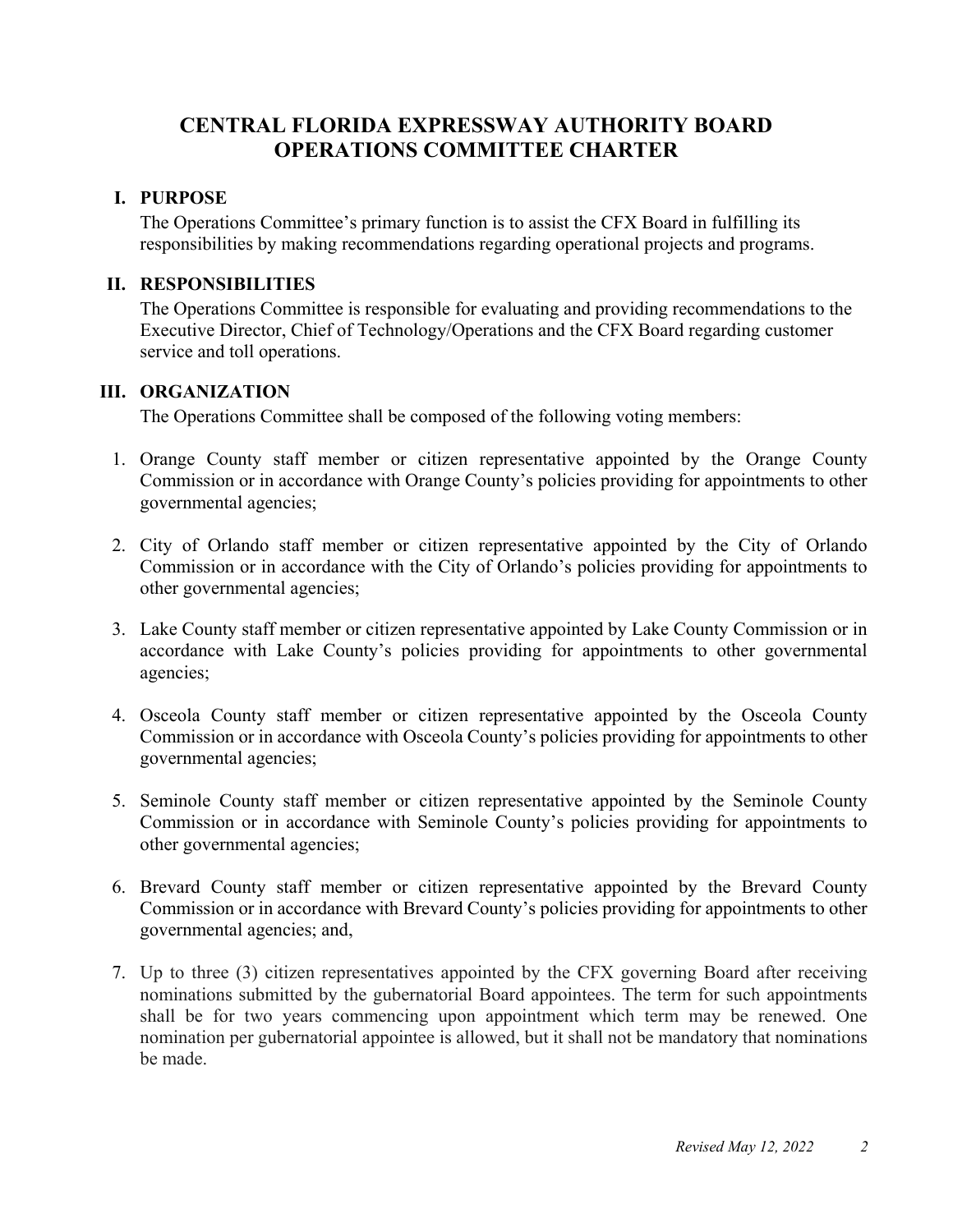Committee member appointments may not be delegated. The Committee members will serve at the pleasure of their respective jurisdictions. County and City appointments may include contract personnel currently providing services to the appointing entity. Notwithstanding the two-year term, the citizen representatives shall serve at the pleasure of the CFX Board.

Committee members should have operations and management experience.

# <span id="page-2-0"></span>**IV. CHAIRMAN SELECTION**

The Operations Committee will be chaired on an annual, rotating basis beginning September 1, 2017, in the following order:

- a.) One of the Citizen Representatives
- b.) Lake County Representative
- c.) Osceola County Representative
- d.) Orange County Representative
- e.) Brevard County Representative
- f.) Seminole County Representative
- g.) City of Orlando Representative

The Operations Committee Chair shall serve as the Board Liaison and may be requested to attend CFX Board meetings.

In the event there is no available representative from the entity assigned to serve the role of Chairman, the next scheduled representative shall serve a one-year term with regular order of succession to resume thereafter.

#### <span id="page-2-1"></span>**V. SUPPORT STAFF**

The Central Florida Expressway Authority Chief of Technology/Operations or a designee determined by the Executive Director shall serve as an advisor to the Committee and may retain independent consultants to assist in the conduct of CFX responsibilities, subject to CFX's procurement policy and budget.

# <span id="page-2-2"></span>**VI. MEETINGS**

The Operations Committee shall meet as required to adequately fulfill Committee responsibilities. Meetings may be called by the Executive Director or the Chief of Technology/Operations. Public notice shall be provided in accordance with state law.

An agenda will be prepared by the Executive Director and the Chief of Technology/Operations and provided in advance to members, along with appropriate briefing materials.

<span id="page-2-3"></span>Committee recommendations shall be submitted to the Board for approval. Final committee meeting minutes shall be submitted to the Board for information.